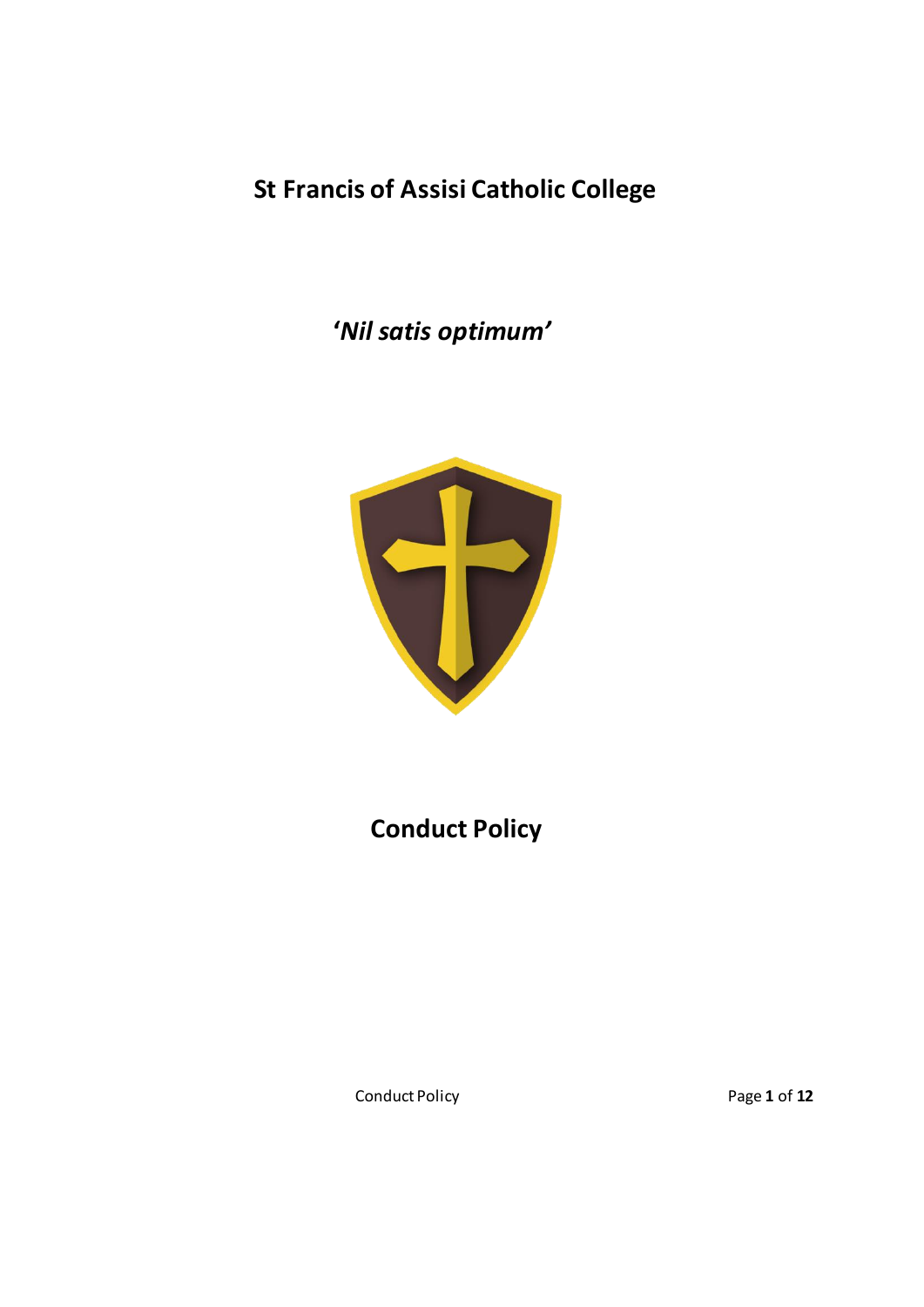# **Control Sheet**

| Version number               | 03                                                                |  |
|------------------------------|-------------------------------------------------------------------|--|
| Original date approved       | 2018                                                              |  |
| <b>Current date approved</b> | Expected date for approval following consultation $6th$ July 2021 |  |
| <b>Approved by</b>           | Full Governors July 2021                                          |  |
| <b>Date of next review</b>   | July 2022                                                         |  |
| <b>Status</b>                | Under consultation                                                |  |
| <b>Policy owner</b>          | Head Teacher                                                      |  |
| <b>Policy location</b>       | Staff Shared Area                                                 |  |
| <b>Target group</b>          | Staff, parents, pupils                                            |  |
| <b>Consultation</b>          | College Union Representatives and Staff                           |  |

| <b>Document History:</b> |                   |               |                          |  |  |  |
|--------------------------|-------------------|---------------|--------------------------|--|--|--|
| <b>Version</b>           | Date of<br>review | <b>Author</b> | <b>Note of revisions</b> |  |  |  |
|                          |                   |               |                          |  |  |  |
|                          |                   |               |                          |  |  |  |

Conduct Policy Page **2** of **12**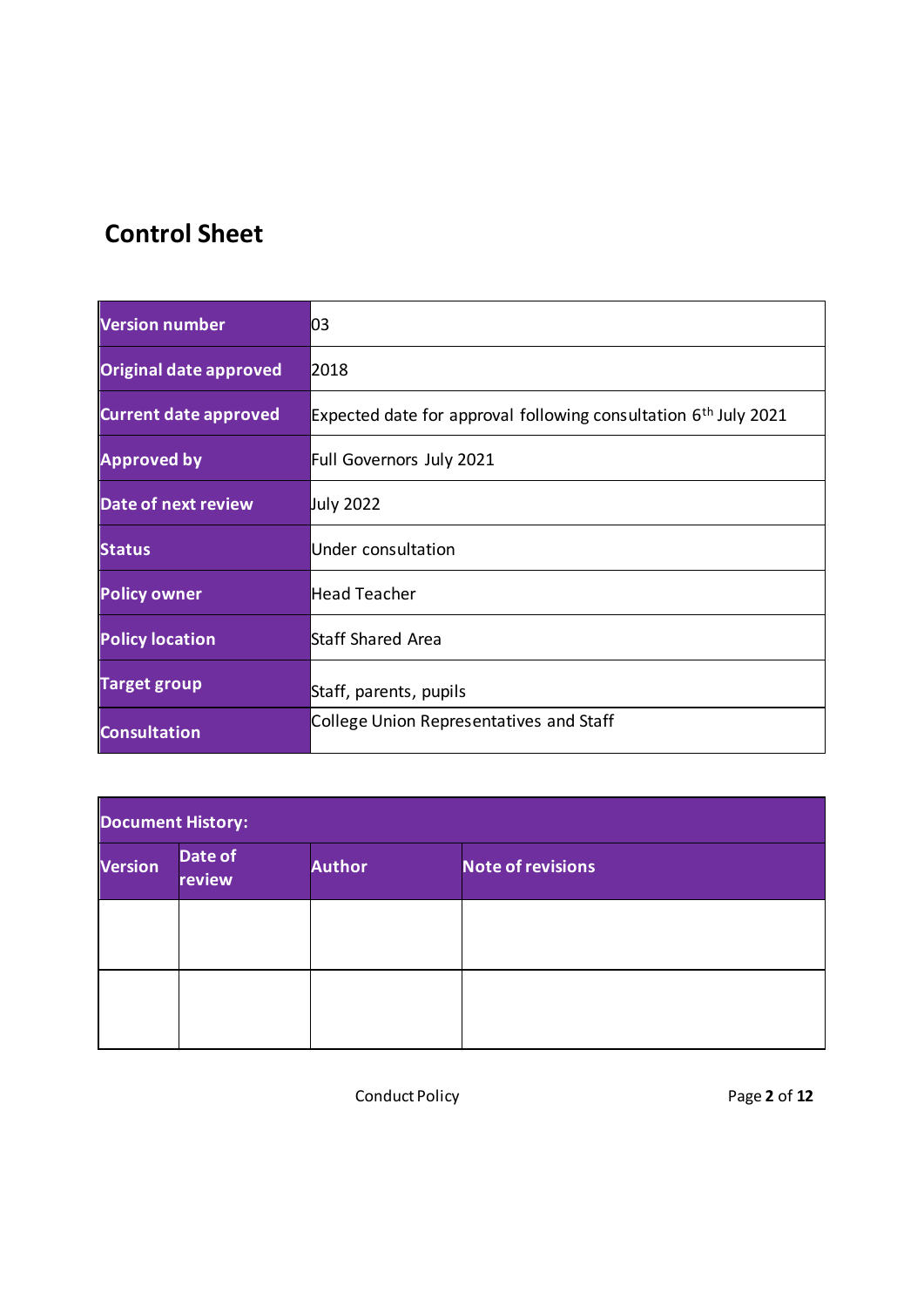# **Associated documents: College Policies:** • Safeguarding • Staff Code of Conduct • Equality, Diversity and Inclusion • Health and Safety **Links to: Statutory Guidance:**

- Gov.uk [Keeping Children Safe in Education](https://www.gov.uk/government/publications/keeping-children-safe-in-education--2)
- DfE [Exclusion from maintained schools, Academies and pupil referral units in England](https://assets.publishing.service.gov.uk/government/uploads/system/uploads/attachment_data/file/921405/20170831_Exclusion_Stat_guidance_Web_version.pdf)  [2012 \(updated September](https://assets.publishing.service.gov.uk/government/uploads/system/uploads/attachment_data/file/921405/20170831_Exclusion_Stat_guidance_Web_version.pdf) 2017)
- Gov.uk [The School Discipline \(Pupil Exclusions and Reviews\) \(England\) Regulations](https://www.gov.uk/government/publications/school-exclusion) [2012](https://www.gov.uk/government/publications/school-exclusion)
- DfE [Behaviour and Discipline in](https://assets.publishing.service.gov.uk/government/uploads/system/uploads/attachment_data/file/463484/Behaviour_and_discipline_in_schools_guidance_for_governing_bodies.pdf) Schools

#### **Non-Statutory Guidance:**

- DfE Preventing and Tackling [Bullying. Advice for Headteachers, staff and governing](https://assets.publishing.service.gov.uk/government/uploads/system/uploads/attachment_data/file/623895/Preventing_and_tackling_bullying_advice.pdf)  [bodies](https://assets.publishing.service.gov.uk/government/uploads/system/uploads/attachment_data/file/623895/Preventing_and_tackling_bullying_advice.pdf)
- DfE and ACPO [Drug Advice for](https://assets.publishing.service.gov.uk/government/uploads/system/uploads/attachment_data/file/270169/drug_advice_for_schools.pdf) Schools
- DfE [Use of Reasonable](https://assets.publishing.service.gov.uk/government/uploads/system/uploads/attachment_data/file/444051/Use_of_reasonable_force_advice_Reviewed_July_2015.pdf) Force
- DfE [Searching, Screening](https://assets.publishing.service.gov.uk/government/uploads/system/uploads/attachment_data/file/674416/Searching_screening_and_confiscation.pdf) and Confiscation
- DfE [Ensuring Good Behaviour in Schools](http://www.afpe.org.uk/physical-education/wp-content/uploads/Ensuring_Good_Behaviour_in_Schools.pdf)
- DfE [Allegations of abuse against teachers and non-teaching](https://www.gov.uk/government/publications/allegations-of-abuse-against-teachers-and-non-teaching-staff) staff
- DfE [Mental health and behaviour in](https://assets.publishing.service.gov.uk/government/uploads/system/uploads/attachment_data/file/755135/Mental_health_and_behaviour_in_schools__.pdf) schools

### **Contents**

| <b>Contents</b>                                                          |    |
|--------------------------------------------------------------------------|----|
| 1. Statement of intent                                                   | 4  |
| General expectations of students<br>2.                                   | 5  |
| <b>College Rewards</b><br>3.                                             | 5  |
| Managing student conduct<br>4.                                           | 6  |
| Fixed term exclusion<br>5.                                               | 6  |
| 6. Permanent exclusion                                                   | 6  |
| Partial timetable<br>7.                                                  | 8  |
| 8. Provision of education for students excluded for a period exceeding 5 | 8  |
| days                                                                     |    |
| 9. Searching, screening and confiscation                                 | 8  |
| <b>10. CCTV</b>                                                          | 9  |
| 11. Use of reasonable force                                              | 10 |
| 12. Discipline beyond the College gate                                   | 10 |
| 13. Governors' Pupil Discipline Committee                                | 10 |

Conduct Policy **Page 3** of 12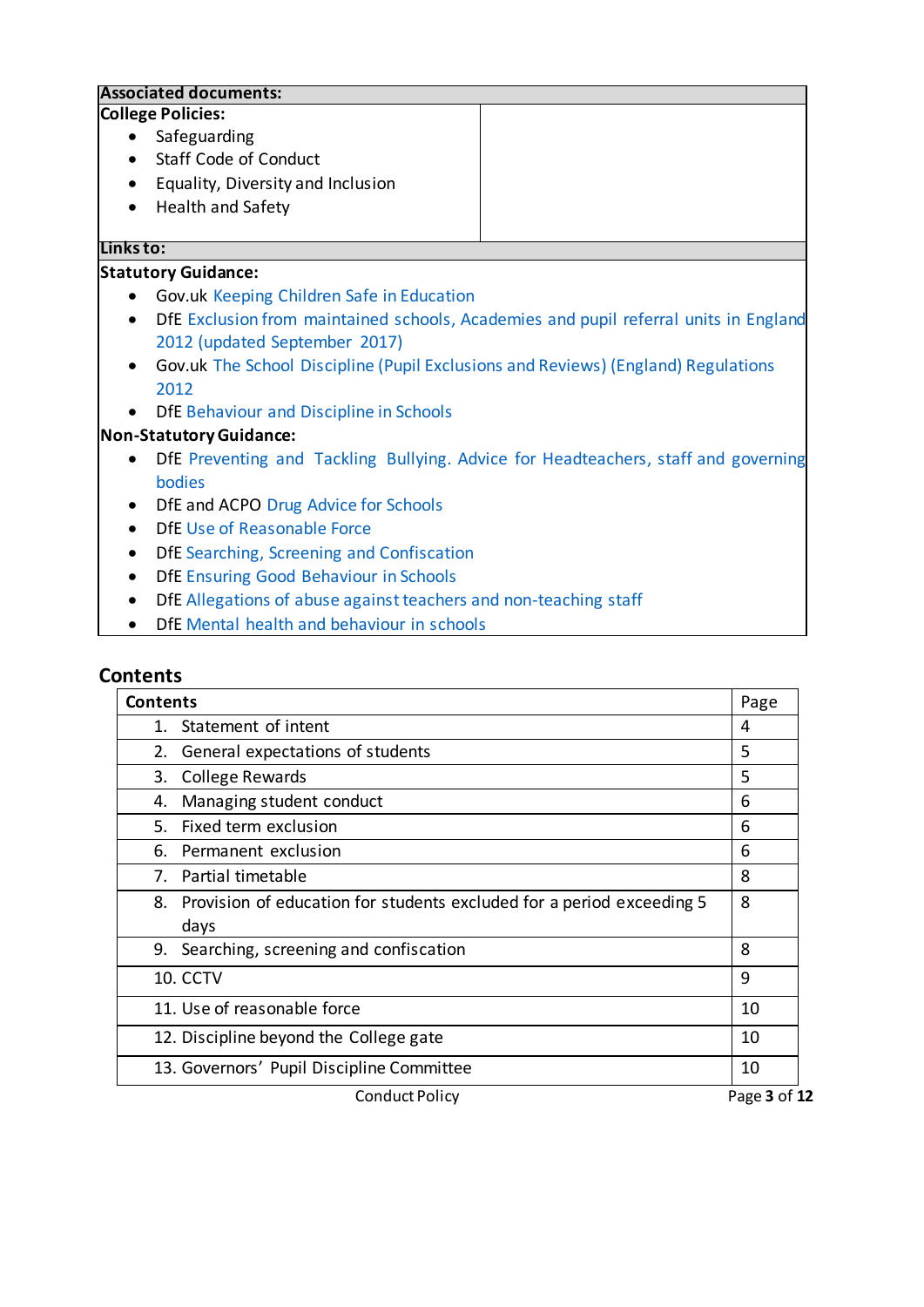| 14. Police                                  |  |
|---------------------------------------------|--|
| 15. Policy review                           |  |
| Appendix 1: College uniform                 |  |
| <b>Appendix 2: Managing student conduct</b> |  |
| <b>Appendix 4: Managing mobile devices</b>  |  |

# **1. Statement of intent**

St Francis of Assisi Catholic College (referred to forthwith as 'the College') has and embraces an ethos of inclusivity. We wish to see success for all young people and recognise the uniqueness of each individual created in the image of God. This Policy is unique to our College and is the result of the constant ongoing review and evaluation of the College processes for managing student conduct. We believe it ensures that expectations remain high whilst also understanding that one size does not fit all and that some young people require both adjustment and significant wrap-around care. We aspire to work extremely closely with parents, local authorities and other partners to remove the barriers to meeting expectations that some young people face. The Policy also defines our expectations for the strong relationships and mutual respect between individuals that permeate the College.

High standards of conduct are vital in ensuring that teachers can teach and children can learn. Having high expectations is also pivotal in ensuring that young people feel safe in College. Attention to small details such as uniform allow conversations to be focused upon learning. Our approach is progressive, fair and aims to remind students of the need to focus on learning and ensures that they are rewarded when they do so. Likewise, it ensures that students understand that negative conduct, if repeated, will result in a sanction.

We expect teachers to apply the Policy consistently and fairly. There are, however, a very small minority of students for whom this Policy may not be enough in itself to engage them in learning and for whom we will make reasonable adjustment and try alternative approaches. There may, for example, be issues related to SEND that rightly need adjustment to be made and significant intervention. There may also be issues of mental health which will sometimes require a different approach as part of a wider pastoral support plan.

Where appropriate the College will put in place a bespoke plan tailored to each child with the ultimate aim of giving them the care they need and the ambition to keep them where they belong - in mainstream education. Wherever possible we will avoid the use of permanent exclusion.

This Policy and its implementation will work in tandem with our vulnerable students' register and SEND provision map to allow the College to take a holistic approach to supporting all young people in line with our vision of '*Nil satis optimum'* for our students.

# **2. General expectations of students**

The general expectations are as follows:

• Students must arrive in the College and at lessons punctually and be prepared to learn.

Conduct Policy Page **4** of **12**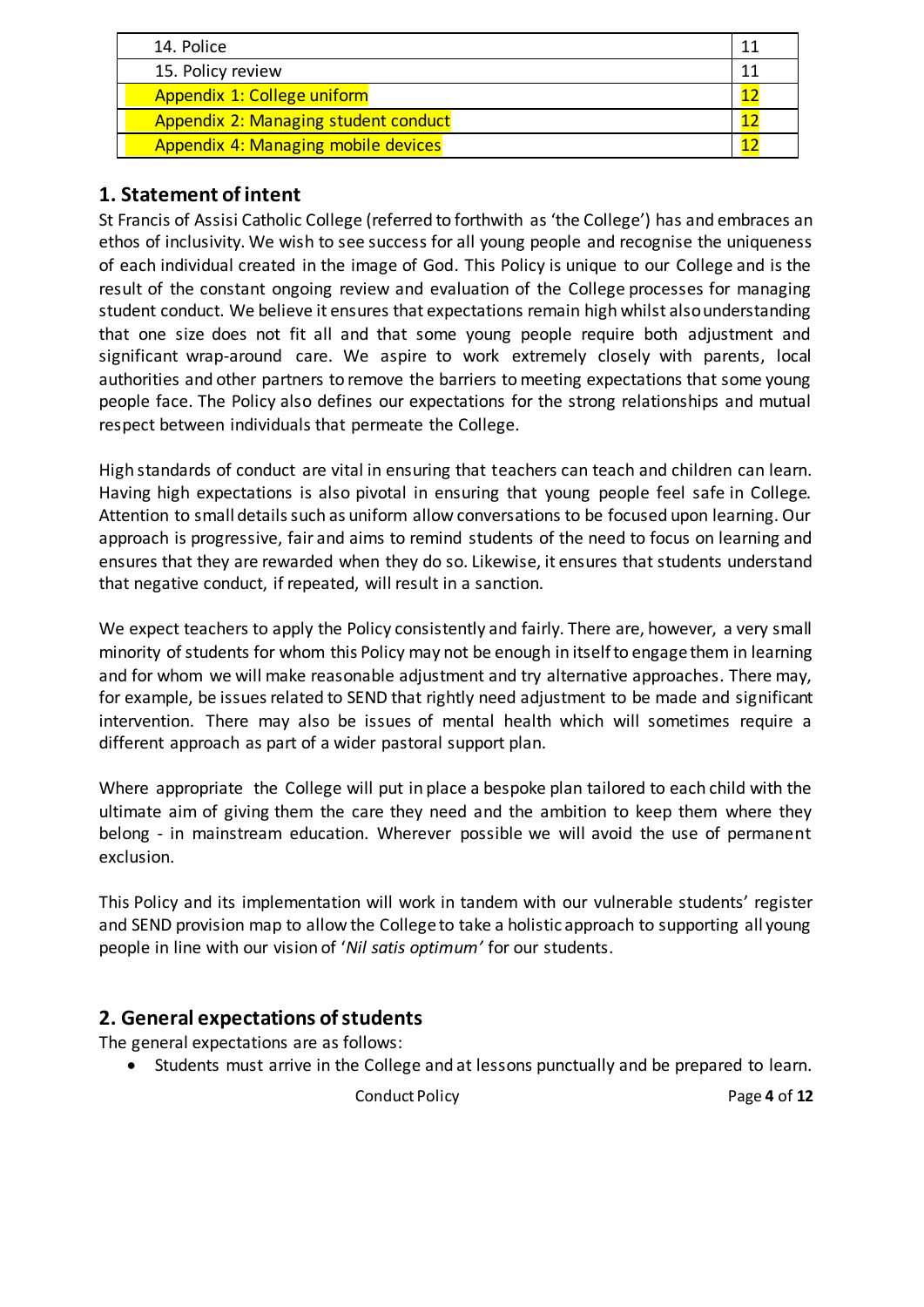- Students must bring appropriate equipment such as: Pen, pencil, ruler, calculator, PE kit and any other necessary equipment, a suitable bag to carry books and any equipment needed during the College day.
- Students must wear the College uniform correctly see Appendix 1. Noticeable makeup is not allowed. Any make-up must be discrete. The decision as what qualifies as discrete rests with the Head Teacher. Jewellery, other than a watch, is not allowed. Smart watches should only function as a watch due to the requirement for any other linked mobile device to be switched of; the use of and other electronic devices is not allowed.
- All students are expected to be polite, courteous, respectful to everyone on the College site and to comply with reasonable requests or instructions made by staff on the first time of asking.
- Students are expected to have regard for their own safety and that of others.
- The College provides a secure and safe environment for students who are expected to remain on site throughout the day and leave promptly at the end of it, unless they are engaged in enrichment activities.
- The Governing Body believes that students should be encouraged to adopt conduct that supports learningand promotes good relations. Poor conduct and low level disruption threaten the rights of young people to an effective education and can lead to people feeling unsafe, bullied, intimidated, or threatened.
- This Policy seeks to encourage young people to make positive choices and re-enforces those choices through praise and rewards. The Governing Body recognises that even when encouraged to make the right choice, some students will occasionally make choicesthat threaten their own learning or that of others. A series of strategies will then need to be used to bring about changes to these whose aimisto encourage students to comply with the College rules and re-engage with learning.

In some circumstances, the Governing Body and Head Teacher will need to act to ensure that the conduct of a minority does not undermine the education of the majority or threaten the well-being of others, the College or its community; this may result in students being given time to reflect in our 'Emmaus Room' or, as a lastresort, by issuing a fixed term exclusion. Decisions regarding the introduction of any sanctions as a consequence for not adhering to the Policy will be taken to ensure that students' readiness for each layer of the Policy is considered prior to any subsequent introduction of additional sanctions.

It should be noted that the term Head Teacher used in this Policy may also include any Nominated Officer acting on their behalf and with their full delegated authority.

### **3. College Rewards**

The College recognises the importance of the use of rewards to motivate students and as recognition of students whose effort meets our expectations. There are many ways students are praised and rewarded. We believe that children are encouraged by genuine praise, reward and celebration of achievement. For example, through verbal praise, the award of Golden Tickets, Achievement points for Value behaviours, termly celebration assemblies and our annual awards evening.

Conduct Policy Page **5** of **12**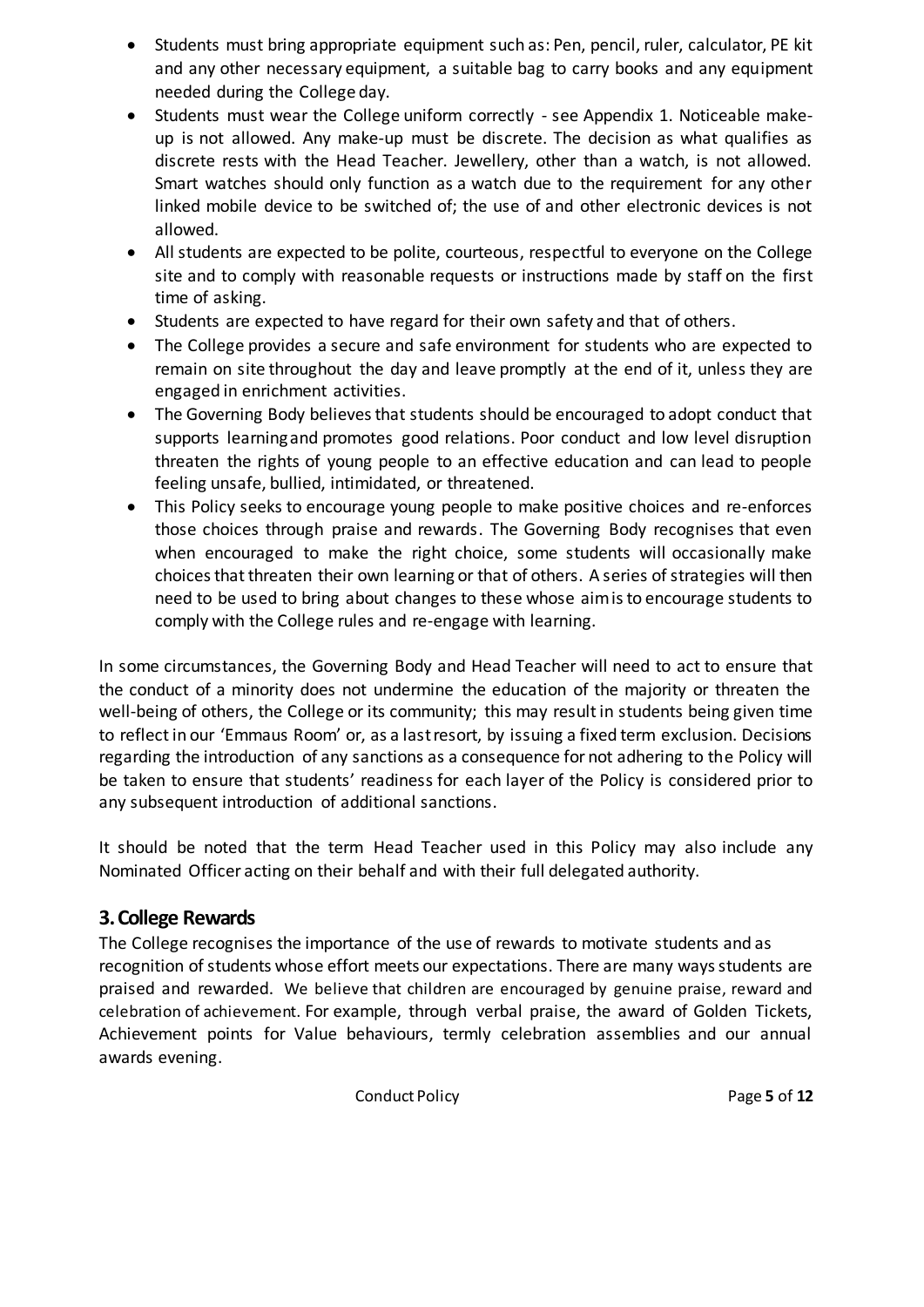### **4. Managing student conduct**

The Policy is designed to give students choices. Its principle role is to support learning, whilst also tackling and dealing with low level disruptive conduct (i.e. conduct that undermines the student's own learning or that of others). If unchecked this sort of conduct disrupts lessons and undermines the authority of the teacher. It is not a replacement for good classroom management techniques and will not compensate for poor teaching and/or unstructured lessons. Refer to Appendix 2.

### **5. Fixed term exclusion**

*'Good discipline in schools is essential to ensure that all pupils can benefit from the opportunities provided by education. The Government supports head teachers in using exclusion as a sanction where it is warranted.'*

#### **(DfE 'Exclusion from maintained schools, Academies and pupil referral units in England 2017)**

All decisions to exclude are serious and only taken as a last resort where the breach of the College rules is serious. The following are examples where fixed term exclusion may be considered:

- Failure to comply with a reasonable request from a senior member of staff.
- Failure to wear College uniform which has been provided for a student who is in incorrect uniform is regarded as failure to comply with a reasonable request.
- Breaches of health and safety rules.
- Verbal abuse of staff, other adults or students.
- Possession of drugs and/or alcohol related offences.
- Failure to comply with the processes for managing student conduct- see section 4 above.
- Threatening a member of staff or student.
- Willful damage to property.
- Homophobic, discriminatory or racist bullying.
- Bullying, including online/cyber bullying
- Sexual misconduct.
- Theft.
- Making a false allegation against a member of staff.
- Conduct which calls into question the good name of the College.
- Persistent defiance or disruption.
- Minor assaults or fighting that is not premeditated or planned.
- Other serious breaches of College rules.

### **6. Permanent exclusion**

*'A decision to exclude a pupil permanently should only be taken in response to serious or persistent breaches of the school's behaviour policy; and where allowing the pupil to remain in school would seriously harm the education or welfare of the pupils or others in the school'*. **(DfE 'Exclusion from maintained schools, Academies and pupil referral units in England 2017)**

Conduct Policy Page **6** of **12**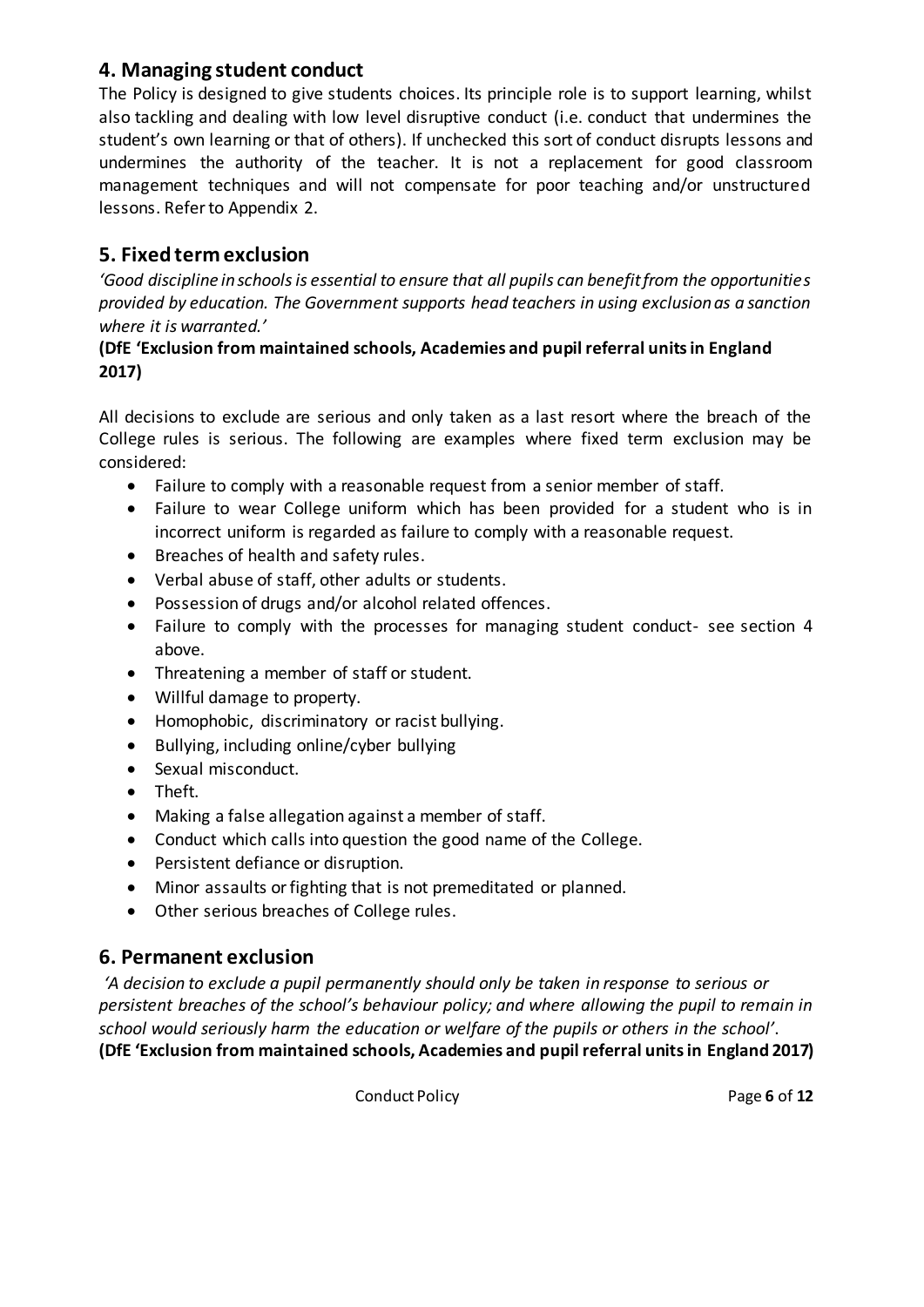The Head Teacher will make the judgement, in exceptional circumstances, where it is appropriate to permanently exclude a child for a first or 'one-off' offence. These offences might include:

- a) serious actual or threatened physical assault against another student or a member of staff.
- b) sexual abuse or assault.
- c) supplying an illegal drug.
- d) possession of an illegal drug with intent to supply.
- e) carrying an offensive weapon.
- f) making a malicious serious false allegation against a member of staff.
- g) potentially placing students, staff and members of the public in significant danger or at risk of significant harm.

The instances above are not exhaustive, but indicate the severity of such offences and the fact that such behaviour can affect the discipline and well-being of the College community.

The Head Teacher may also permanently exclude a student for:

- a) one of the above offences.
- b) persistent disruption and defiance including bullying (which would include racist or homophobic bullying) or repeated possession and/or use of an illegal drug or drug paraphernalia on College premises.
- c) an offence which is not listed but is, in the opinion of the Head Teacher, so serious that it will have a detrimental effect on the discipline and well-being of the College community.

The College has determined that, in addition to legislative guidance, any knife, irrespective of length, constitutes an offensive weapon and should not be brought into the College. In addition to knives, axes, BB guns, air guns, GATT guns, catapults, slings, etc. will also be deemed to be offensive weapons. Other types of offensive weapons will include lengths of pipe, bats, other blunt instruments, or items judged by the Head Teacher or Governing Body to be carried with the intention to inflict injury on another individual – this includes blades removed from pencil sharpeners, etc.

In addition, the Governing Body also considers the following to be serious incidents which may result in the permanent exclusion of a student:

- a) Deliberate activation of the fire alarm without good intent.
- b) Repeated or serious misuse of the College computers by hacking or other activities that compromise the integrity of the computer network.
- c) Repeated verbal abuse of staff.
- d) Persistent disruption and defiance that may or may not be directly linked to this Policy or with the processes for managing student conduct in section 4 above.

# **7. Partial timetable**

As an alternative to exclusion the Head Teacher may, in limited circumstances, make use of a partial timetable to support a student. If a partial timetable is to be used a meeting will be held with the parent/carer to stipulate the conditions of this timetable and a date for review. A risk

Conduct Policy Page **7** of **12**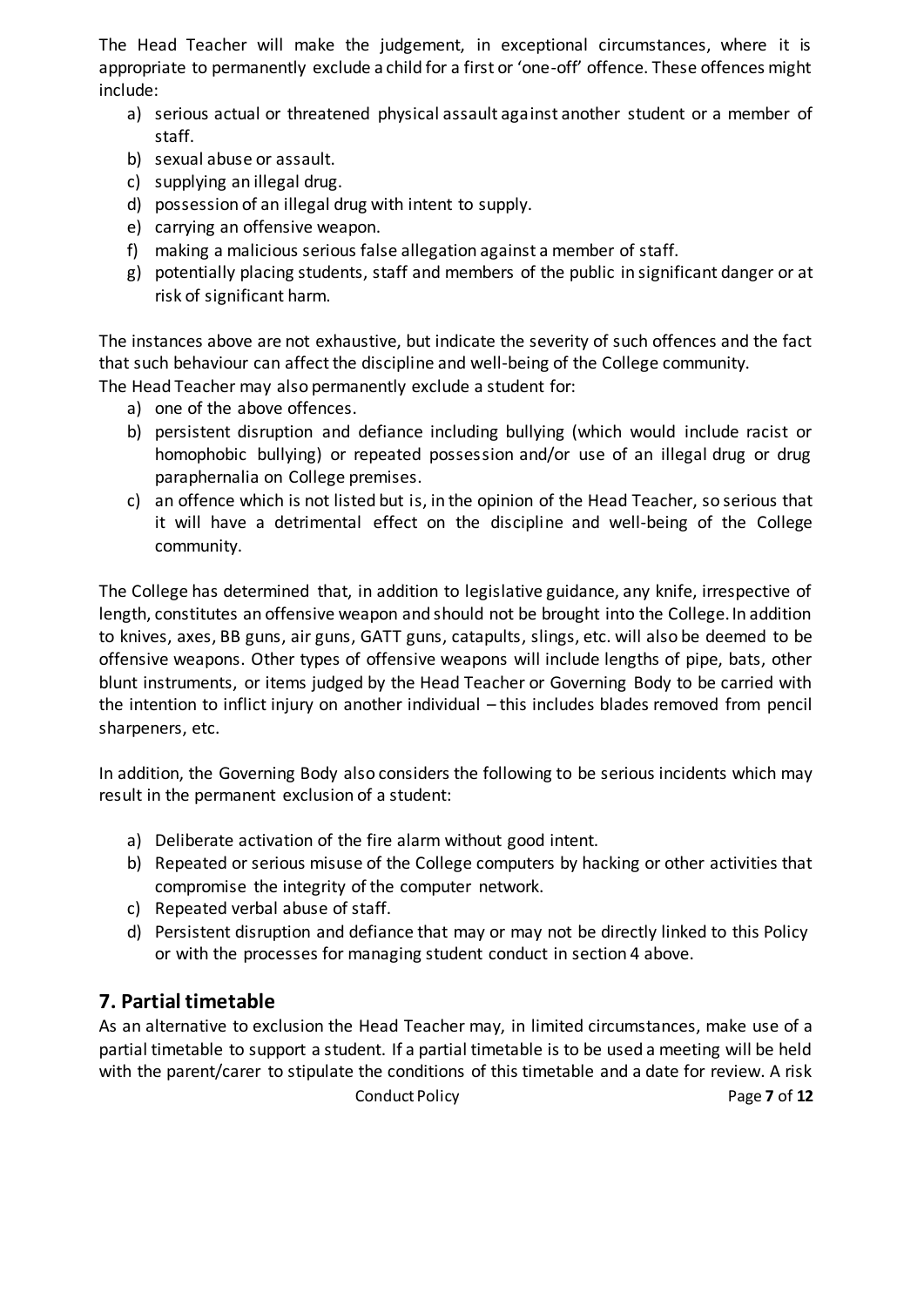assessment will also be undertaken to ensure the student is safe at times they are not on the College site, although it is recognised that a key component of this risk assessment will be the fact that at these times the student is the responsibility of their parent/carer.

### **8. Provision of education for students excluded for a period exceeding 5days**

The College recognises the need to keep fixed term exclusions short wherever possible. It is therefore anticipated that in most cases exclusions would not exceed 5 days fixed term. Where it is necessary to exclude a student for a longer period, the College will ensure that provision is offered to the student from the 6th day onwards.

### **9.Searching, screening and confiscation**

The College has taken due account the DfE guidance *'Screening, Searching and Confiscation. Advice for head teachers, staff and governing bodies'.* Inaddition to the practice identified in the DfE guidance, the College also bans the following items and as a result are able to search students for them:

• Any item brought into the College with the intention of the item being sold or passed on to other students which, in the Head Teacher's opinion, will cause disruption to the College or be detrimental to College practice.

### **Confiscation**

- College staff can seize any prohibited item found as a result of a search. They can also seize any item, however found, which they consider harmful or detrimental to College conduct.
- Staff should hand the confiscated item to the relevant member of staff as soon as possible and complete the necessary information to identify the item, the date it was confiscated, the name of the student, their name and that of the member of staff to whom they handed the item. Staff must not give the confiscated item to another student to hand in and must not leave the item in an unsecure area at any time.
- Any item which staff consider to be dangerous or criminal i.e. drugs must be brought to the attention of a senior member of staff immediately.
- Items confiscated by the College can be collected by parent/carers except where the it has chosen to dispose of the confiscated items, e.g. cigarettes, alcohol, lighters.
- Refer to Appendix 4 for the procedures that will be followed when a mobile device has been confiscated.
- The College's general power to discipline, as set out in Section 91 of the Education and Inspections Act 2006, enables a member of staff to confiscate, retain or dispose of a student's property as a disciplinary penalty, where reasonable to do so.
- The Head Teacher will use their discretion to confiscate, retain and/or destroy any item found as a result.
- Electronic equipment, jewellery and other expensive items will be confiscated and held by the College for a reasonable period. If, at the end of the year, the item has not been reclaimed then the College reserves the right to destroy it.
- Where alcohol has been confiscated the College will retain or dispose of it. This means that it can dispose of alcohol as they think appropriate (or return it to a parent/carer but this should not include returning it to the student).

Conduct Policy Page **8** of **12**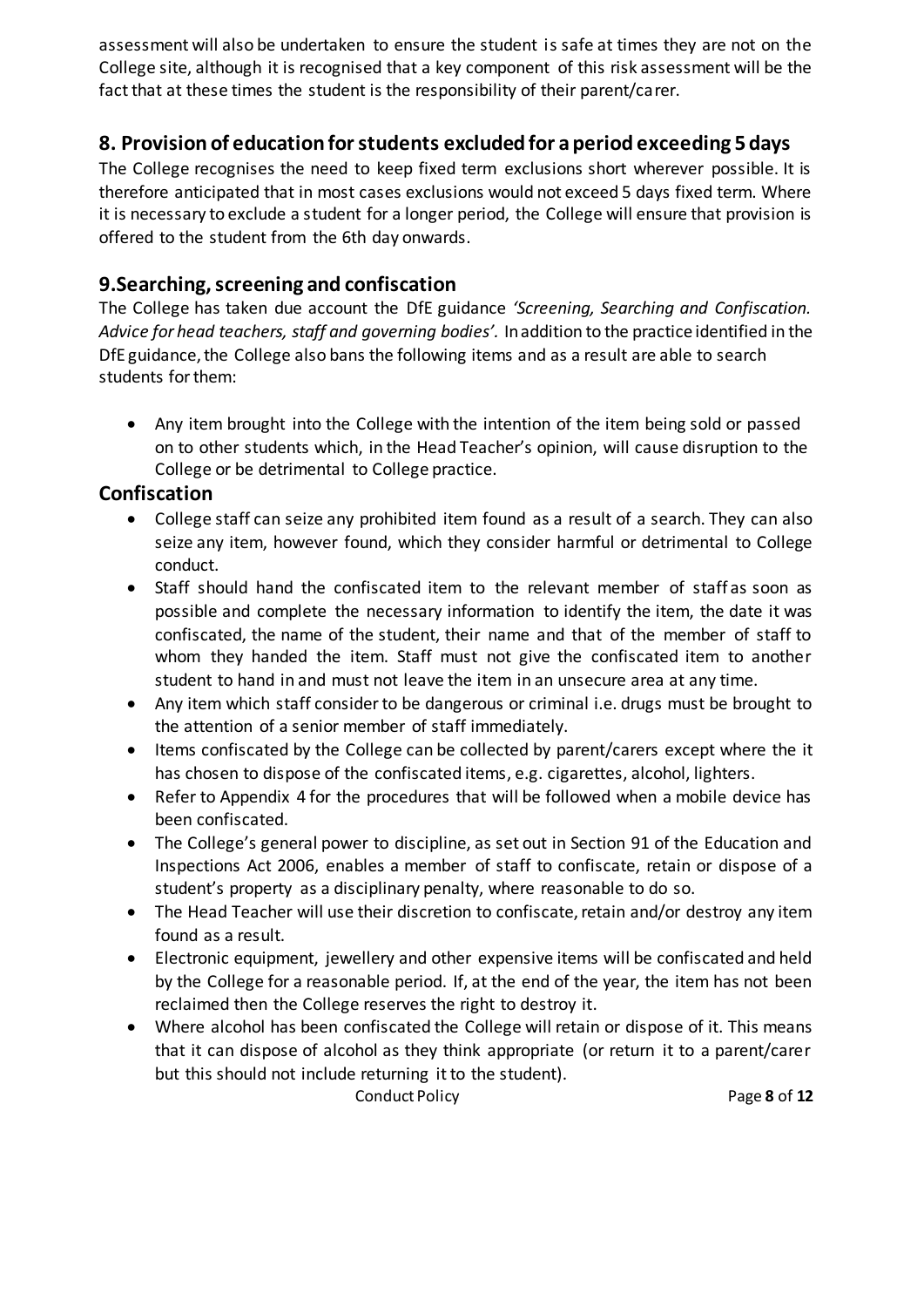- Where the College finds controlled drugs a police log will be made and the police will collect the items.
- Where the College finds other substances which are not believed to be controlled drugs these can be confiscated where a teacher believes them to be harmful or detrimental to good order and conduct. This would include, for example, so called 'legal highs'. Where staff suspecta substance may be controlled they should treat them as controlled drugs as outlined above.
- Where staff find stolen items, the College will make the appropriate arrangements for them to be delivered to the police as soon as reasonably practicable – but they may also be returned to the owner (or may be retained or disposed of if returning them to their owner is not practicable) if the Head Teacher thinks that there is a good reason to do so.
- Where staff find tobacco or cigarette papers they may retain or dispose of them. As with alcohol, this means that the College can dispose of tobacco or cigarette papers as they think appropriate but this should not include returning them to the student.
- Fireworks found as a result of a search may be retained or disposed of but should not be returned to the student.
- If staff find a pornographic image, they may dispose of the image unless its possession constitutes a specified offence (i.e. itis extreme or child pornography) in which case the College will make the appropriate arrangements for it to be delivered to the police as soon as reasonably practicable. Images found on a mobile phone or other electronic device can be deleted unless itis necessary to pass them to the police or to retain the image whilst the College carries out its own investigation.
- Where an article is found that has been, or could be, used to commit an offence or to cause personal injury or damage to property, it may be delivered to the police or returned to the owner. It may also be retained or disposedof.
- Where staff find an item which is banned under the College rules they should take into account all relevant circumstances and use their professional judgement to decide whether to return it to its owner, retain it, dispose of it or hand the item to the relevant member of staff.
- The College will make the appropriate arrangements for any weapons or items which are evidence of a serious offence to be passed to the police as soon as possible or retained whilst it carries out its own investigation.

# **10. CCTV**

The College may use CCTV for the purpose of maintaining a safe and secure environment and managing health and safety. A separate policy exists which covers the use of CCTV.

# **11. Use of reasonable force**

The College has taken due account the DfE guidance *'Use of reasonable force. Advice for head teachers, staff and governing bodies'.*

All members of College staff have a legal power to use reasonable force. This power applies to

Conduct Policy Page **9** of **12**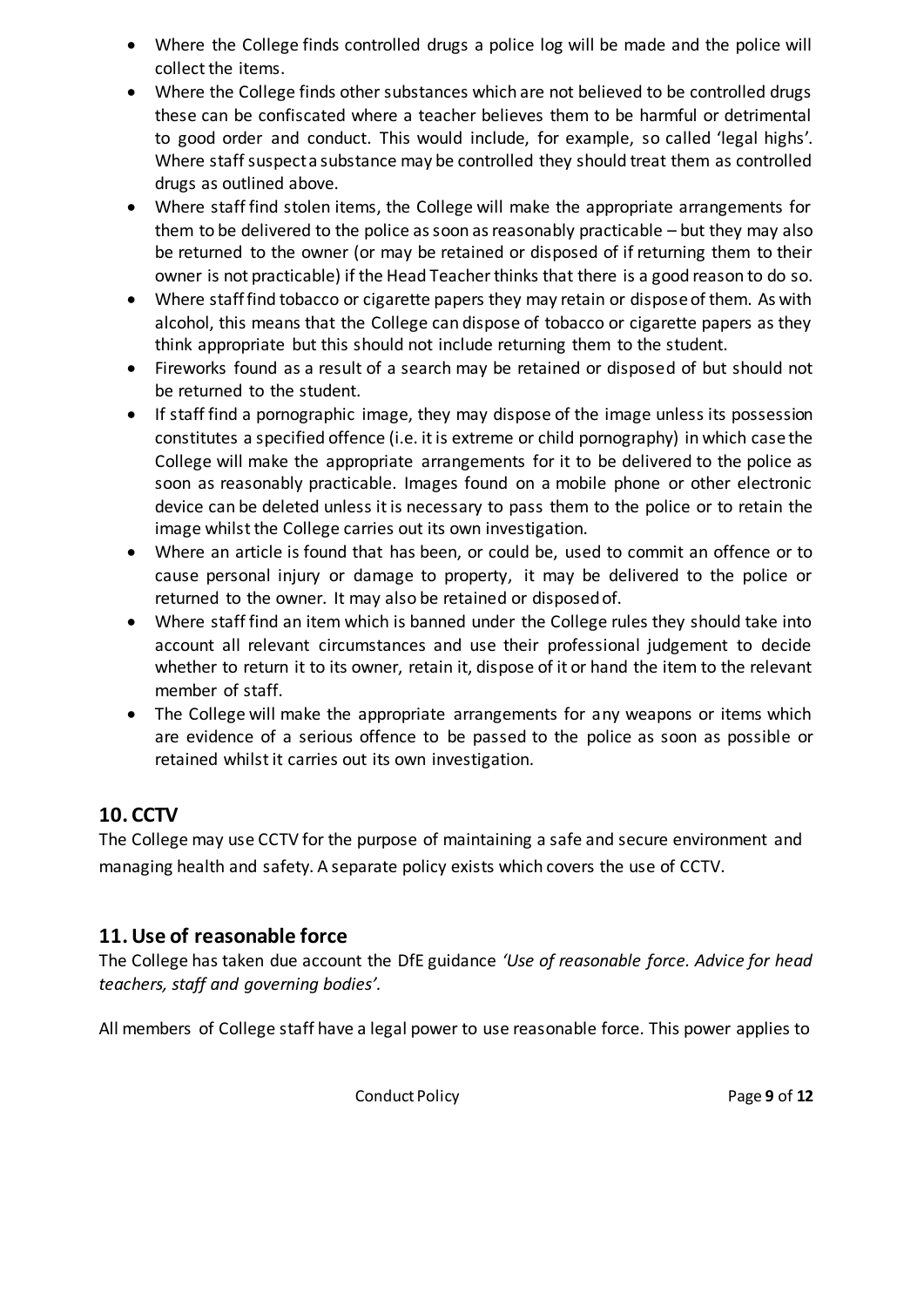any member of staff at the College. It can also apply to people whom the Head Teacher has temporarily put in charge of students such as unpaid volunteers, cover staff or parents/carers accompanying students on a College organised visit.

### **12. Discipline beyond the College gate**

Parents/carers are encouraged to report, as soon as possible, criminal behaviour, anti-social behaviour and serious bullying incidents that occur anywhere off the College premises which pose a threat to a member of the public or a student.

If a member of the public, College staff, parent/carer or student reports criminal behaviour, anti-social behaviour or a serious bullying incident to a member of staff the Head Teacher or Deputy Head Teacher must be informed; if they consider that the misconduct is linked to a child suffering or being likely to suffer significant harm the College Safeguarding Policy will be followed.

For health and safety reasons, very high standards of conduct are expected on residential and day trips. The College will use the same sanctions that are applied to incidents of misconduct that occur on the College site as outlined earlier in this Policy.

Where poor or inappropriate conduct occurs when a student is travelling to and from the College, it reserves the right to issue a sanction or a fixed term or permanent exclusion, particularly in relation to violent conduct e.g. a physical assault or bullying incidents.

Students are encouraged to wear their College uniform correctly when travelling to and from College and must not be involved in behaviour that could adversely affect its reputation.

### **13. Governors' Pupil Discipline Committee**

### **DfE Guidance**

Under DfE Guidance *'Exclusion from maintained schools, Academies and pupil referral units in England'*, a meeting of the College Pupil Discipline Committee must be convened by a behaviour panel with delegated authority from the Governing Body when:

- a student has received over 15 days' exclusion in one term;
- recommendation of permanent exclusion is made by the Head Teacher for a one-off incident, or through repeated poor behaviour under this Policy.

The Pupil Discipline Committee will comprise of 3 governors who can hearthe case impartially. If a member has a connection with the student, or knowledge of the incident that led to the exclusion, which could affect their ability to act impartially, they should step down.

The Committee can uphold an exclusion or direct the student's reinstatement, either immediately or on a particular date. The Committee may also use their powers under Section 29A of the Education Act 2002/The Education (Education Provision for Improving Behaviour) Regulations 2010 to direct a student to off site, alternative provision for the purposes of improving their behaviour. This may be needed in situations were fixed term exclusions are high

Conduct Policy Page **10** of **12**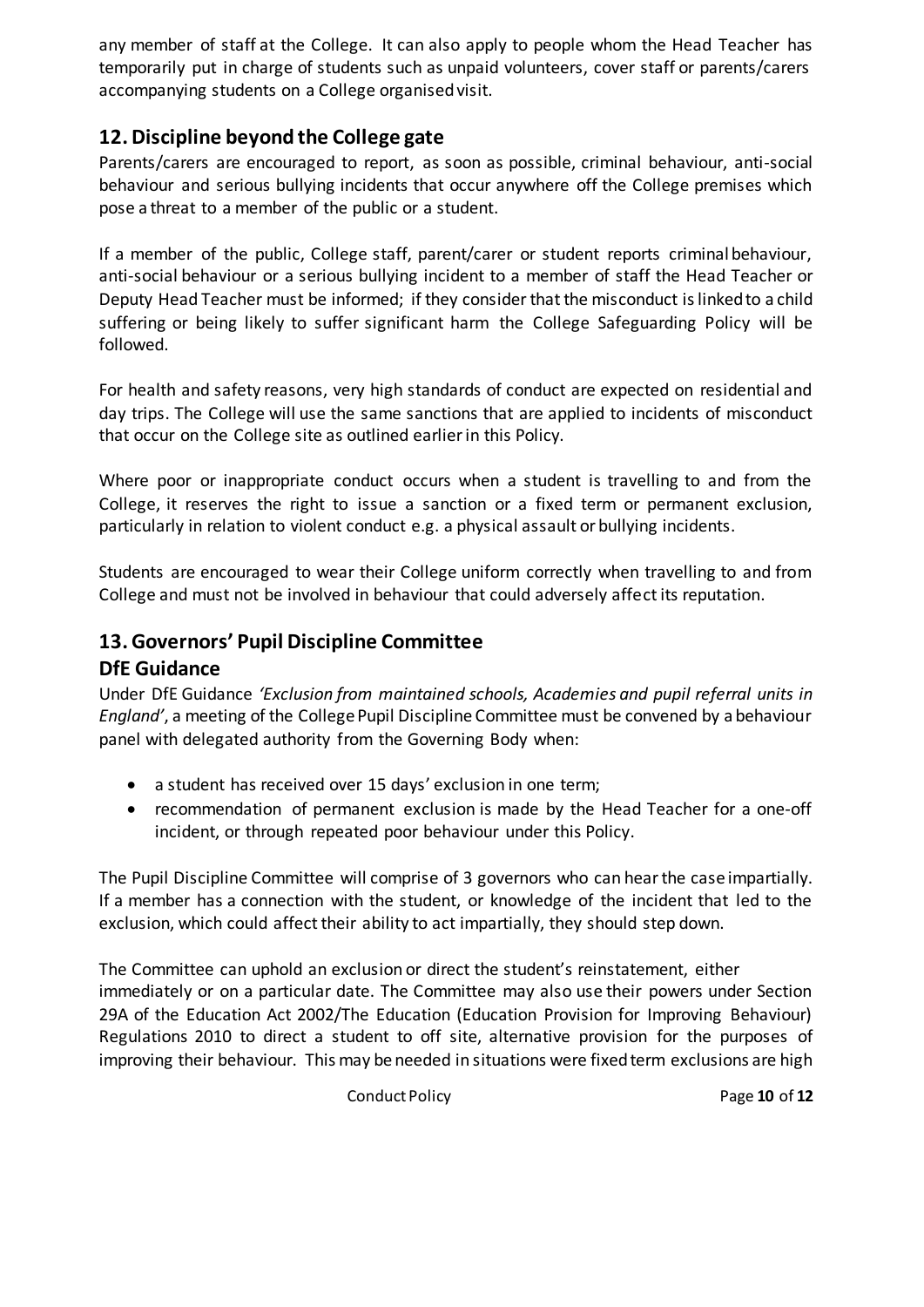and the decision to exclude is upheld and the Committee believe that the likelihood of further exclusions in the near future is high.

If any fixed term exclusion means that a student will miss a national examination the Committee must meet (or the Chair should consider it alone if there is insufficient time to convene a meeting).

The meeting must be convened before 15th school day after the date of receipt of notice to consider the exclusion. The Clerk will circulate the paperwork for the meeting to all parties invited to attend at least 5 days in advance of the meeting.

The parent/carer has the right to attend the meeting, and/or make written representations. This should be submitted to the Clerk as soon as possible before the meeting. The parent/carer may bring a friend if they wish. The Head Teacher, a member of the Senior Leadership Team and other appropriate staff with responsibility for managing the student's behaviour may also be invited to attend the meeting. Parents/carers have the right to invite the Local Authority to attend the meeting.

Within three school days of the meeting, a letter will be sent detailing the decision of the Committee. Following a permanent exclusion, the letter will also detail the procedure for appeal, which will be heard by an Independent Review Panel. The parent/carer has 15 school days after the day on which notice in writing was given of the Committee's decision, if delivered directly. If the notice in writing is posted first class, two additional days are added for postage. The legal time frame for an application to appeal to the independent panel is set out in the DfE guidance.

If a student is deemed by the College to be atrisk of permanent exclusion, an Internal Behaviour Committee meeting **may** be convened. The panel may consist of any members of the Governing Body or members of staff.

### **14. Police**

The College will involve the police in all matters where criminal activity has taken place or is suspected of having taken place. In addition, it will inform them of any intelligence which may support the prevention or tackling of criminal activity.

A student and their family have the right to contact the police if they feel that a criminal offence has been committed.

### **15. Policy review**

The implementation and impact of this Policy will be reviewed every year by the Governing Body; this may occur earlier should there be a change in legislation, statutory guidance or an event or incident in the College which makes this necessary. The recognised trade unions will be included in this process.

**Appendix 1 - College uniform Appendix 2 – Managing student conduct**

Conduct Policy Page **11** of **12**